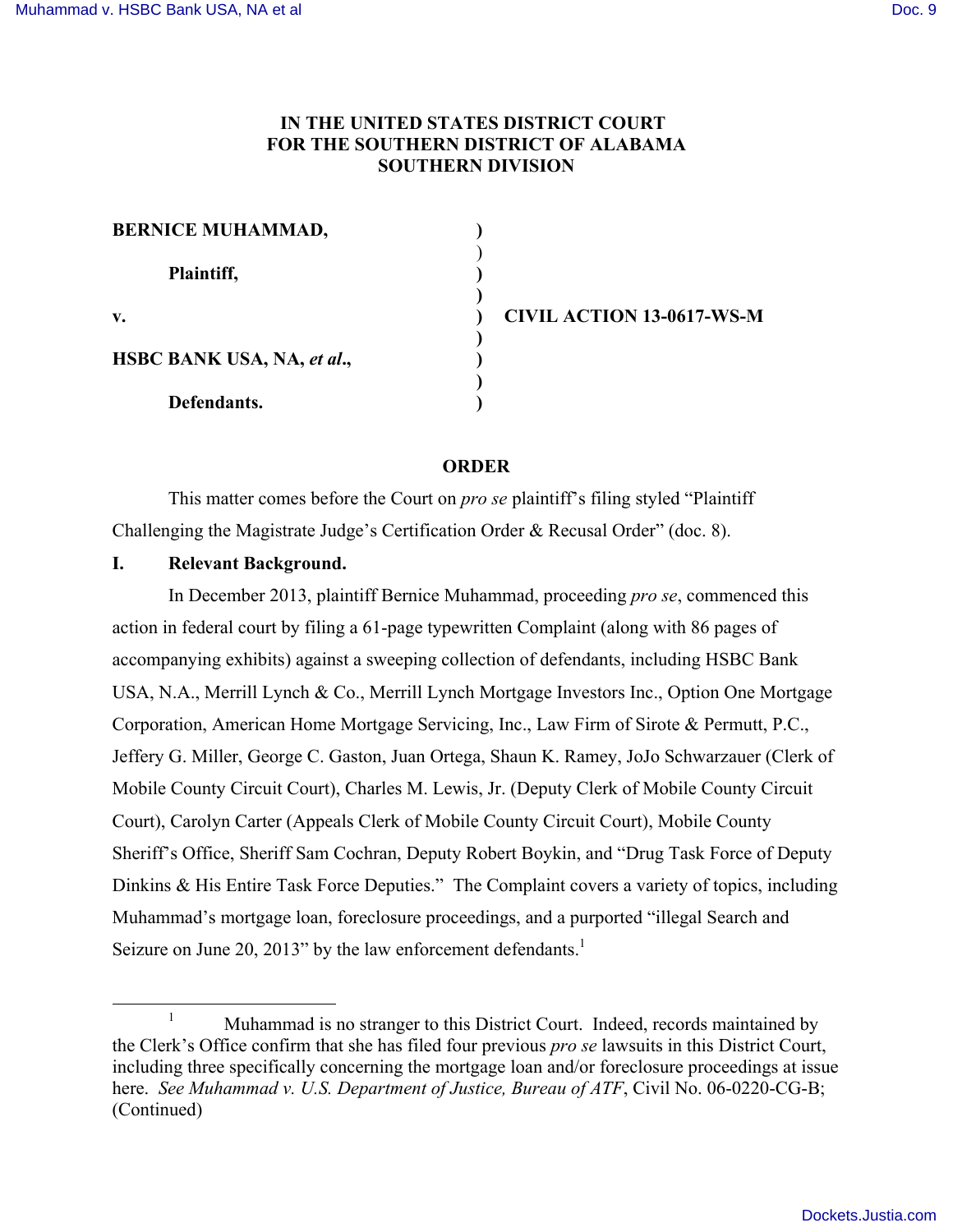Contemporaneously with her Complaint, Muhammad filed a Motion to Proceed without Prepayment of Fees (doc. 2); however, that Motion was not submitted on the proper form, and was devoid of necessary detail to corroborate her claims of indigence, and thus her eligibility to proceed *in forma pauperis* pursuant to 28 U.S.C. § 1915(a)(1). On January 6, 2014, Magistrate Judge Milling entered an Order (doc. 3) denying Muhammad's first IFP Motion because it was not on the correct form and directing her to complete and file the proper form on or before February 3, 2014. The January 6 Order cautioned Muhammad that "failure to comply with this Order with the prescribed time … will result in the dismissal of this action for failure to prosecute and to obey the Court's Order." (Doc. 3, at 1.)

On January 13, 2014, Muhammad filed her second Motion to Proceed without Prepayment of Fees (doc. 4), this time on the designated form. However, this second IFP Motion was puzzling and unhelpful in many respects, such as Muhammad's assertion that she had received more than \$32,000 in business, professional or self-employment income in the previous 12 months; and her representation that she is "homeless" even as she purports to own a fourbedroom house in Mobile, Alabama. On April 9, 2014, Magistrate Judge Milling entered an Order (doc. 5) denying this second IFP Motion because the aforementioned discrepancies (among others) show that her IFP Motion "does not convey her complete financial picture." (Doc. 5, at 1.) The April 9 Order documented the inconsistencies in plaintiff's filing and spelled out the areas in which greater information was needed. The April 9 Order gave Muhammad a deadline of April 30, 2014 to submit "a *properly completed* third motion to proceed without prepayment of fees on the Court's form for said motion," including "the financial information needed to show her complete financial picture at the time of filing." (Doc. 5, at 2.) Judge Milling cautioned Muhammad that if she failed to file a compliant third motion in a timely manner, she would be denied *in forma pauperis* status and would be required to pay the filing fee (as she had done in connection with each of her prior lawsuits in this District Court).

 $\overline{a}$ 

*Muhammad v. HSBC Bank USA, N.A.*, Civil No. 09-0053-KD-N; *Muhammad v. HSBC Bank USA, N.A., et al.*, Civil No. 10-0054-CG-B; and *Muhammad v. Option One Mortgage Corporation, et al.*, Civil No. 10-0096-SC-M. Court records confirm that all of these previous lawsuits were resolved unfavorably to Muhammad. Nonetheless, her considerable prior experience as a *pro se* litigant in this District Court is a factor considered by the undersigned in evaluating her acts and omissions in this case, as set forth *infra*.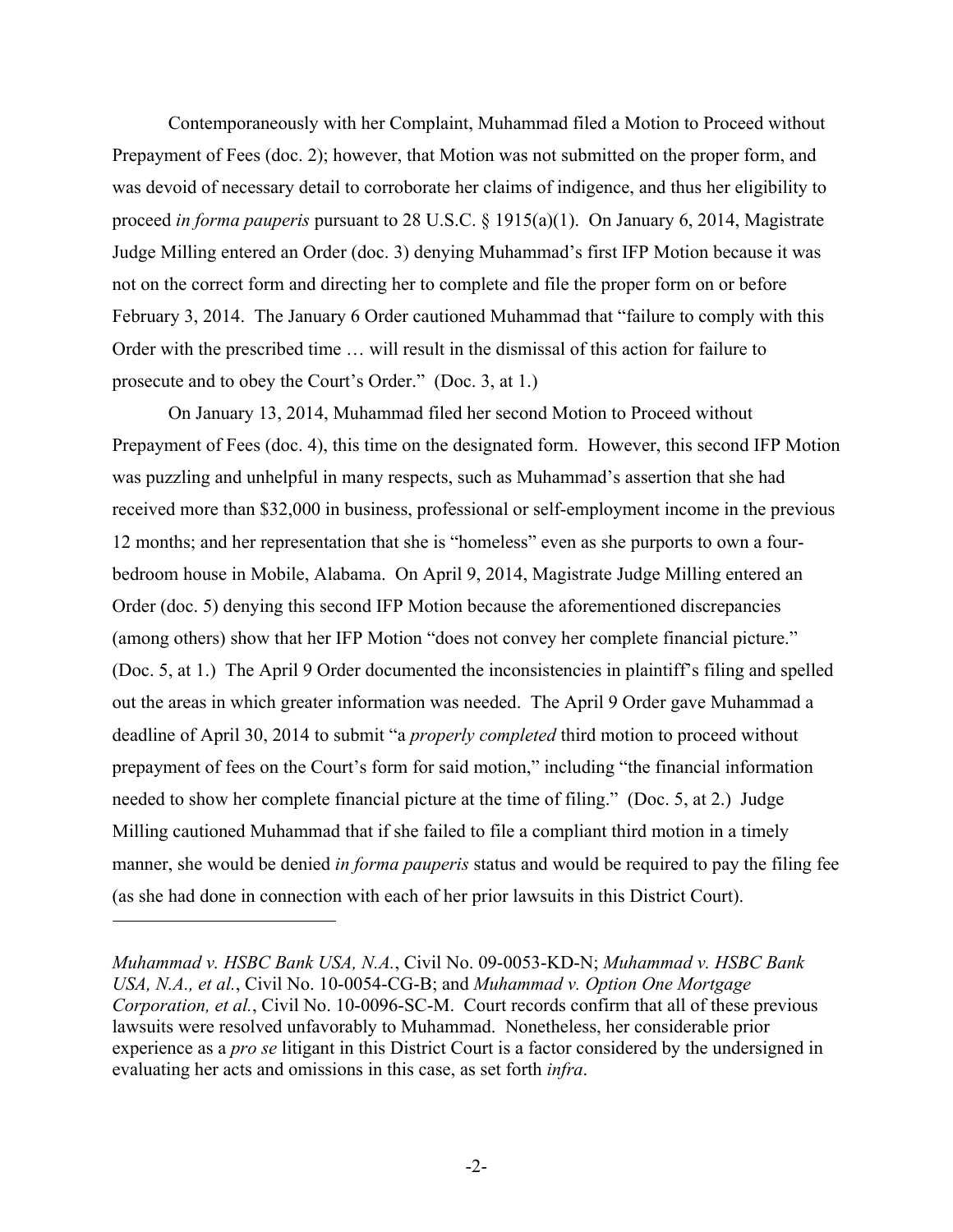In the April 9 Order, Judge Milling also performed an initial screening of plaintiff's Complaint pursuant to 28 U.S.C.  $\frac{1}{2}$  1915(e)(2)(B). Specifically, he found that the sprawling, unfocused and often conclusory pleading did not comport with the "short and plain statement" requirement of Rule 8(a), Fed.R.Civ.P., and observed that Muhammad had "neglected to plead any facts that would lead the Court to discern a plausible claim based on her extensive allegations. The Complaint is almost totally absent of specific concrete facts." (Doc. 5, at 8.) The April 9 Order further pointed out that Mohammad's Complaint relied on "conclusions, legal conclusions, and legal terms throughout without facts to support them," thereby depriving the Court and defendants of "fair notice of what the Plaintiff's claim is against *each* Defendant." (*Id.*) On that basis, the April 9 Order specifically ordered Muhammad "on or before **April 30, 2014**, to file her first amended complaint that complies with Rule 8(a) and the directives of this Order." (*Id.* at 10.) In deference to Muhammad's *pro se* status, the April 9 Order furnished her with detailed guidance and parameters for the content, length, format, facts and jurisdictional allegations that her amended pleading must contain. (*Id.* at 10-14.) By doing so, Magistrate Judge Milling effectively provided Muhammad with a comprehensive road map for how to go about correcting the myriad pleading deficiencies that rendered her original Complaint unacceptable under applicable law and procedural rules.

Confronted with clear instructions about the necessity that she resubmit her IFP petition and amend her Complaint to conform to applicable pleading rules, Muhammad elected to ignore them. She made no attempt to comply. Instead, she went on the offensive. On April 28, 2014, Muhammad filed a document styled "In Respones [*sic*] to Hon. Bert W. Milling, Jr., United States Magistrate Judgs [*sic*]" (doc. 6). In this Response, Muhammad referenced previous lawsuits and events that occurred in separate court proceedings back in 2010, then declared that Magistrate Judge Milling's rulings "are Void Order's [*sic*] and has no effect on the Complaint filed by Plaintiff Muhammad." (Doc. 6, at 2.) Muhammad demanded that "this District Court and Clerk's [*sic*] and Judges, RECUSE THEMSELVES'S [*sic*]" from further involvement in this litigation. (*Id.*) She alleged unspecified "serious misconduct by the Court" and defiantly stated, "I will not ask again" for leave to proceed without prepayment of costs. (*Id.* at 3.) Elsewhere in this extraordinary filing, Muhammad impugned "the integrity of the Court," referred to an unspecified "fraud perpetrated by officers of the Court," and alleged that "this District Court has perpetrated **Fraud** in all of the Cases in which has come before it as to Bernice Muhammad."

-3-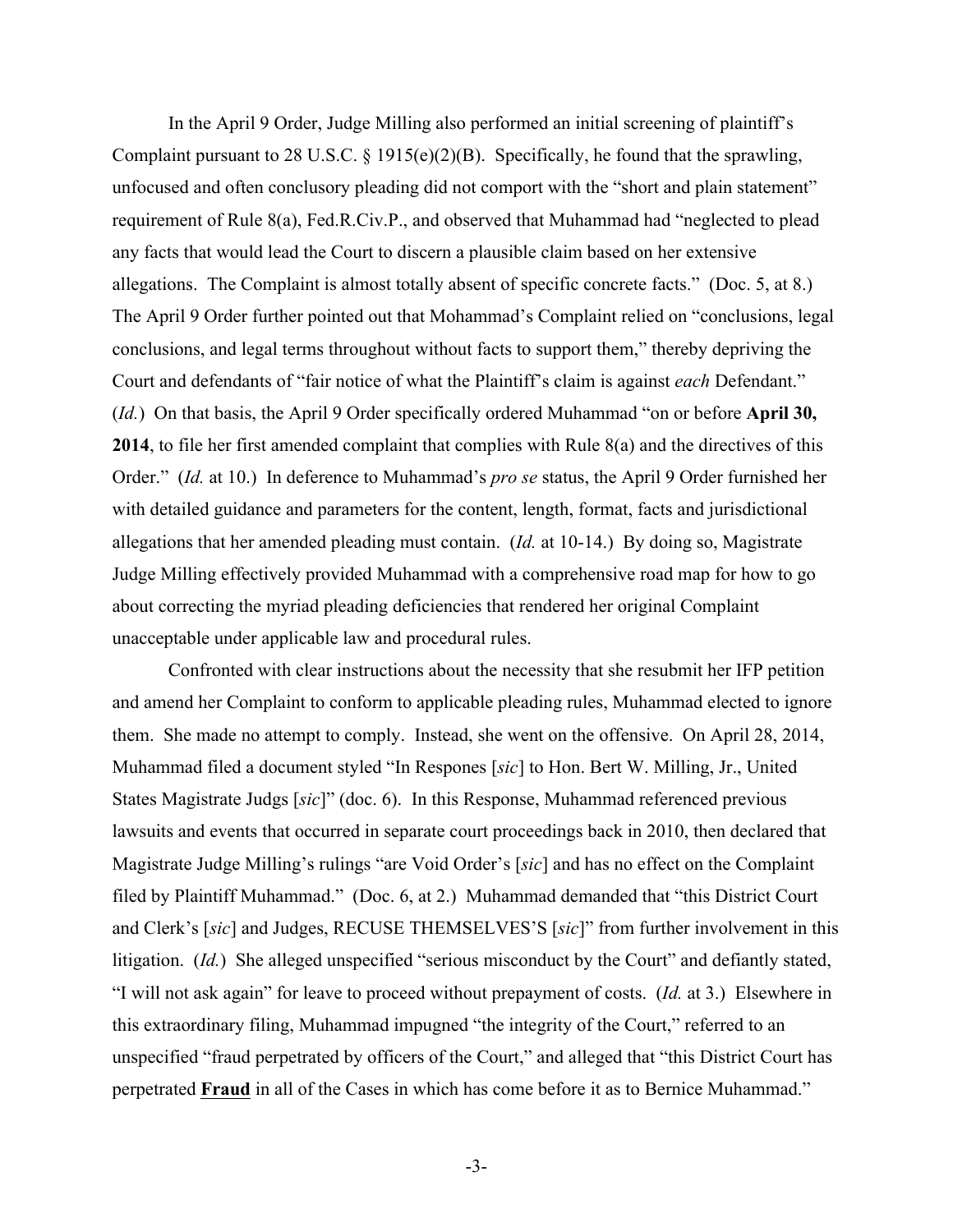(*Id.*) In conclusion, Muhammad requested that all judges in this District Court recuse themselves from further participation in this litigation. (*Id.* at 4.)

On July 8, 2014, Magistrate Judge Milling entered an Order (doc. 7) denying plaintiff's construed motion for recusal. That Order correctly identified and applied the standard for judicial disqualification pursuant to 28 U.S.C. § 455, and concluded that there was no basis for recusal in this action. Yet plaintiff remains unsatisfied. Rather than undertaking to comply with the April 9 Order, Muhammad has filed a document styled "Plaintiff Challenging the Magistrate Judge's Certification Order & Recusal Order" (doc. 8). In this latest filing, Muhammad insists that all of Magistrate Judge Milling's rulings in this case are void, opines that the undersigned must recuse himself from further involvement in these proceedings based on her dissatisfaction with rulings entered in her previous federal cases, and demands appointment of "an outside District Court Judge and Magistrate Judge for this Lawsuit." (Doc. 8, at 4.)

#### **II. Analysis.**

#### *A. Plaintiff's Motion for Recusal.*

Amidst her lengthy history of unsuccessful federal lawsuits against her mortgage lender and others, Muhammad once had occasion to sue the undersigned. It all started in January 2010, when Muhammad (again proceeding without a lawyer) filed a Complaint and Motion for Temporary Restraining Order in a civil case on the undersigned's docket, styled *Bernice Muhammad v. HSBC Bank USA, National Association, et al.*, Civil No. 10-0054-WS-B. The request for temporary restraining order embedded in that Complaint related to foreclosure proceedings on Muhammad's residence. This Court acted promptly on Muhammad's request for TRO, and conducted a hearing on February 3, 2010, just five (5) days after she commenced the lawsuit. Following that hearing, the undersigned entered a written order in Civil No. 10-0054, denying Muhammad's request for temporary restraining order because she had failed to show a substantial likelihood of success on the merits, inasmuch as evidence presented at the hearing showed what appeared to be a valid assignment of mortgage to the defendant, thereby undercutting plaintiff's theory that no assignment had occurred. Plaintiff's other arguments presented at the TRO hearing were considered and rejected by the undersigned in the February 3, 2010 ruling.

Muhammad demonstrated her unhappiness with this Court's TRO ruling by filing another lawsuit barely three weeks later, styled *Bernice Muhammad v. HSBC Bank USA, N.A., et al.*,

-4-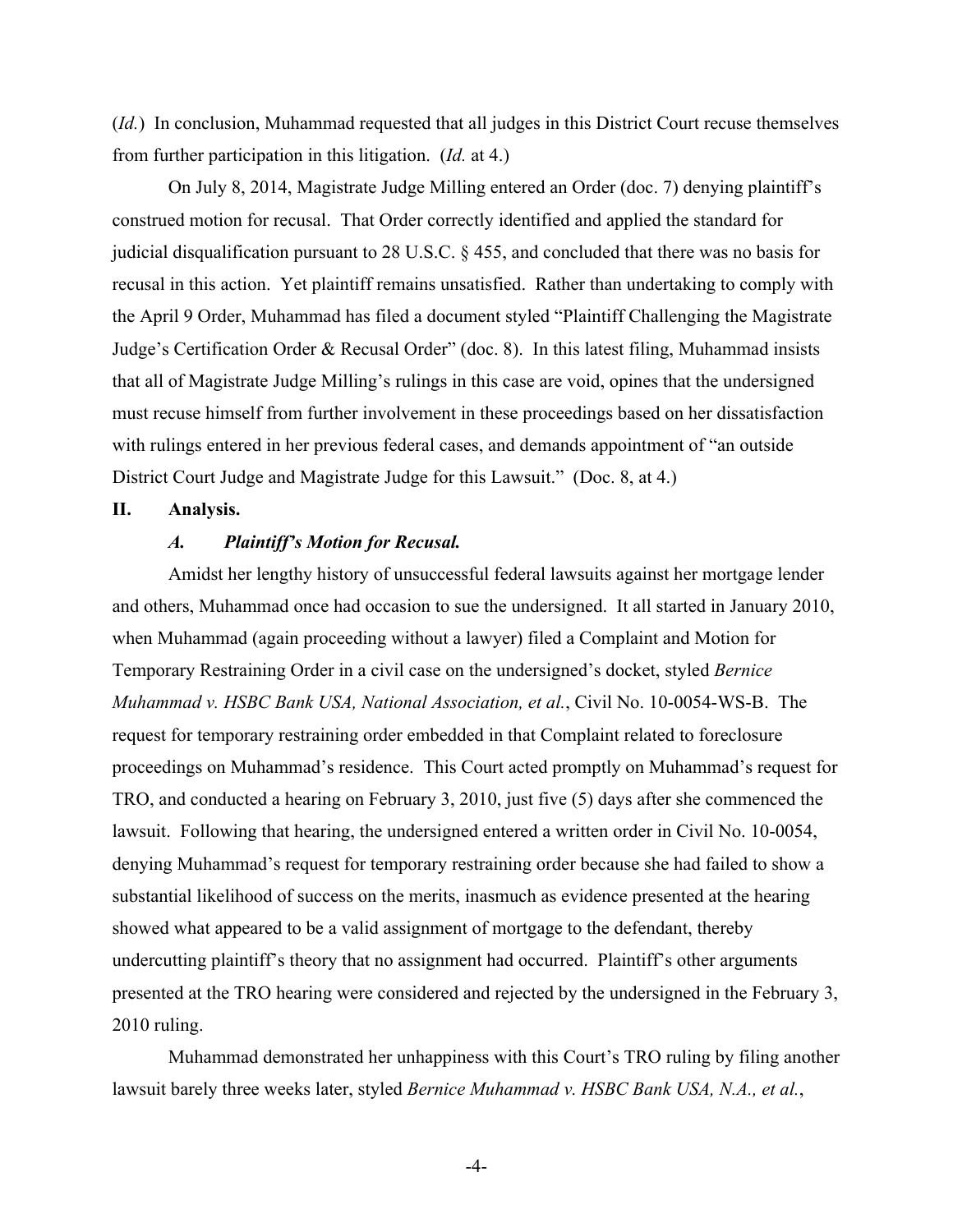Civil No. 10-0096-SC-M, in which she named the undersigned as one of numerous defendants. Muhammad's claims against the undersigned included allegations that by denying her request for TRO in Civil No. 10-0054, this Court "violated the plaintiff' [*sic*] civil rights under 42 U.S.C. § 1985(3) & 1986 … specifically to cheat the plaintiff." (Civil No. 10-0096, at doc. 2, p. 7.) Once Muhammad filed suit against the undersigned, this Court promptly recused itself from further involvement with Civil No. 10-0054, which was then transferred to the docket of U.S. District Judge Callie V.S. Granade. Both of those lawsuits were dismissed more than four years ago. Specifically, in Civil No. 10-0054, Judge Granade dismissed Muhammad's claims via order and judgment dated June 22, 2010. And in Civil No. 10-0096, U.S. District Judge Coogler of the Northern District of Alabama (sitting by designation) dismissed all of Muhammad's claims against the undersigned, the other four federal judges she sued, and all other named defendants via orders granting the defendants' motions to dismiss on July 6, 2010.

This Court has had no further, other or different involvement with Muhammad in the last four years. Nonetheless, she now lashes out with a host of reckless, patently false accusations, such as that "Judge Steele would be a potential fact witness" in this case, that "Judge Steele, did not take adhere to his judicial responsibilities" in denying her motion for TRO in Civil No. 10- 0054, that this Court participated in a "coverup" and "continues to obstruct justice" and so on. (Doc. 8, at 2-3.) Plaintiff is wrong. Four and a half years ago, this Court held a hearing on a motion for temporary restraining order that Muhammad filed in another case. Via written order issued on the same date as that hearing, the Court denied the request for TRO and explained precisely how Muhammad had failed to meet her burden under Rule 65 and why her arguments at the hearing were unavailing. The issue presented by Muhammad was not a close question, and plaintiff's legal and factual showing was so woefully inadequate that no reasonable jurist could have reached a contrary conclusion. The Court understands that Muhammad disagrees with that February 2010 ruling. But her dissatisfaction in no way compels or even favors recusal of the undersigned today. *See, e.g., United States v. Amedeo*, 487 F.3d 823, 828 (11<sup>th</sup> Cir. 2007) ("judicial rulings alone almost never constitute a valid basis for a bias or partiality motion" and

-5-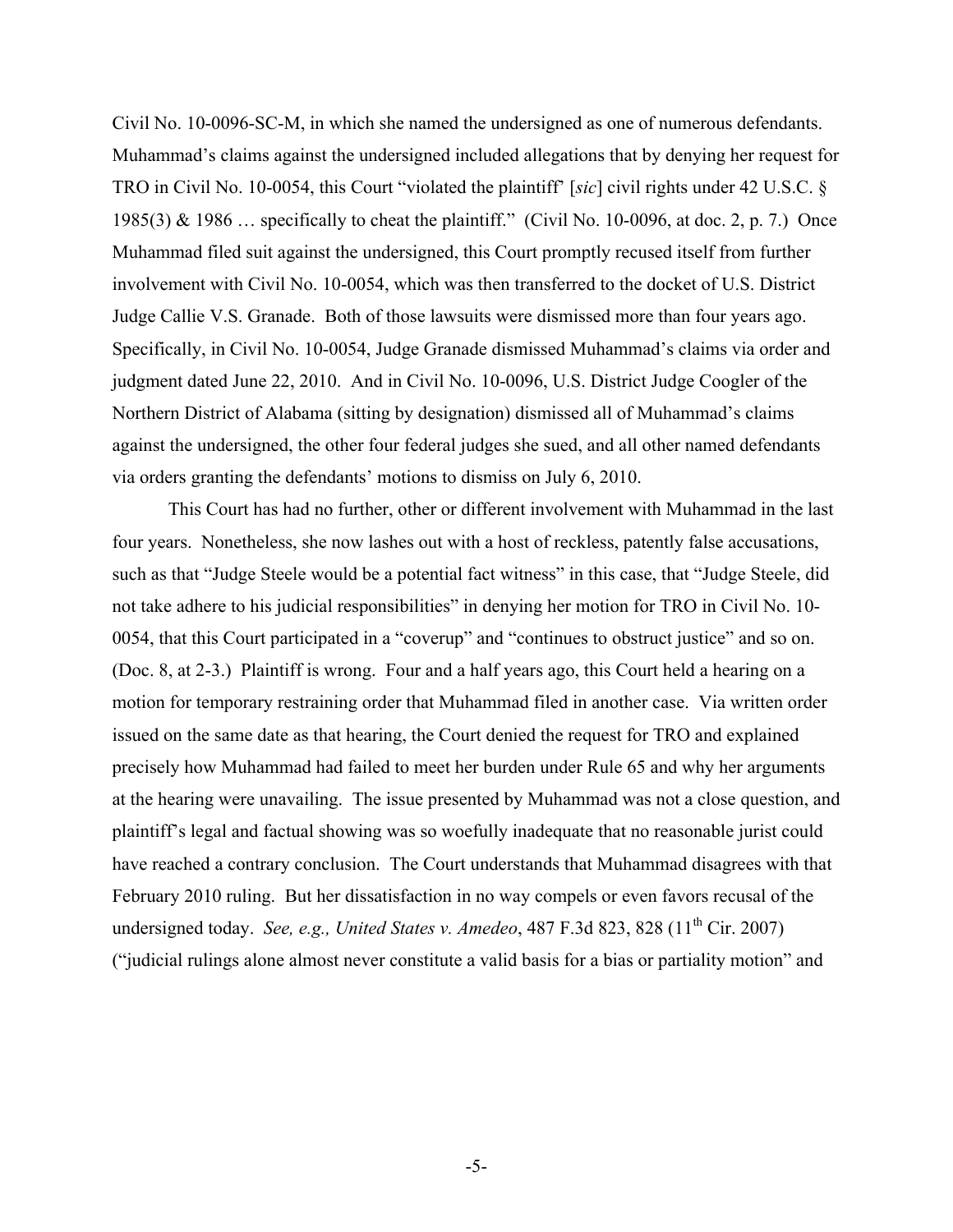"opinions held by judges as a result of what they learned in earlier proceedings do *not* constitute bias or prejudice") (citations and internal quotation marks omitted). $2^2$ 

Plaintiff's other arguments for recusal may be just as easily dispatched. "A motion to recuse … is not intended to give litigants a veto power over sitting judges, or a vehicle for obtaining a judge of their choice." *White v. National Football League*, 585 F.3d 1129, 1138 (8<sup>th</sup>) Cir. 2009) (citation and internal quotation marks omitted). And of course, "the recusal statutes should not be used to protest court orders or to circumvent court procedures with which litigants disagree." *United States v. Cooper*, 283 F. Supp.2d 1215, 1224 (D. Kan. 2003). That is precisely what plaintiff is doing here. Contrary to Muhammad's suggestion, the undersigned is obviously not a fact witness in this case. This Court had no involvement with the underlying mortgage loan, foreclosure proceedings, or alleged seizure, and knows nothing about any of these events aside from what it has read in the court file or heard in the February 3, 2010 motion hearing. Knowledge of the case derived from presiding over earlier litigation in no way requires recusal. *See, e.g., Christo v. Padgett*, 223 F.3d 1324, 1334 (11<sup>th</sup> Cir. 2000) ("The mere fact of having presided over previous criminal or civil trials involving the same parties does not mandate recusal from all future litigation involving those parties."); *Jaffe v. Grant*, 793 F.2d 1182, 1189 n.4 (11th Cir. 1986) ("Factual knowledge gained during earlier participation in judicial proceedings involving the same party is not sufficient to require a judge's recusal."). Nor does the fact that Muhammad brought a frivolous lawsuit against the undersigned (along with four other judges and more than a dozen other defendants) that was dismissed more than four years ago automatically disqualify this Court from presiding over any lawsuit involving Muhammad ever again. *See, e.g., United States v. Grismore*, 564 F.2d 929, 933 (10<sup>th</sup> Cir. 1977) ("A judge is not disqualified merely because a litigant sues or threatens to sue him.").<sup>3</sup> The

<sup>&</sup>lt;sup>2</sup> *See also Loranger v. Stierheim*, 10 F.3d 776, 780  $(11<sup>th</sup> Cir. 1994)$  ("as a general rule, a judge's rulings in the same case are not valid grounds for recusal"); *Kante v. Countrywide Home Loans*, 2011 WL 2420054, \*4 (11<sup>th</sup> Cir. June 16, 2011) ("As a judge's rulings generally are not valid grounds for recusal, the court did not abuse its discretion in denying the motion.").

<sup>3</sup> *See also Azubuko v. Royal*, 443 F.3d 302, 304 (3rd Cir. 2006) ("the mere fact that Judge Hochberg may be one of the numerous federal judges that Azubuko has filed suit against is not sufficient to establish that her recusal from his case is warranted"); *In re Taylor*, 417 F.3d 649, 652 ( $7<sup>th</sup>$  Cir. 2005) ("There is no rule that requires a judge to recuse himself from a case, civil or criminal, simply because he was or is involved in litigation with one of the parties."); (Continued)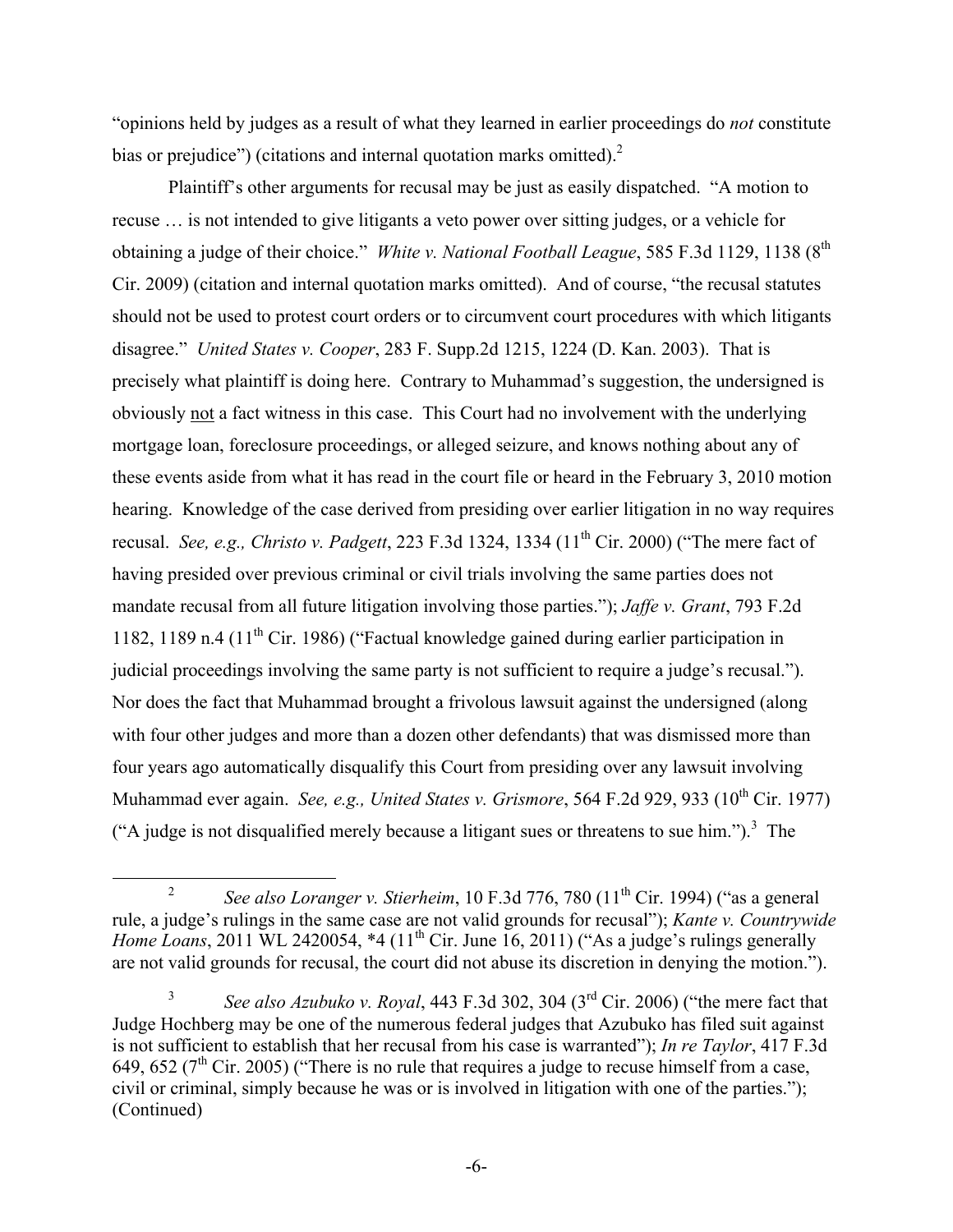Court's decision to recuse from Case No. 10-0054 in March 2010 when Muhammad brought an active lawsuit against him was not intended (and did not operate) as a permanent disqualification forevermore from any suit that she might bring, even years in the future.

The bottom line is simple. Notwithstanding the fact that Muhammad sued this Court and several other judges four years ago, and notwithstanding her propensity to engage in namecalling and unfounded scurrilous attacks against the undersigned, this Court concludes that no objective, disinterested lay observer, fully informed of the facts underlying Muhammad's accusations, would entertain significant doubt about the impartiality of the undersigned. Therefore, disqualification is not appropriate under 28 U.S.C. § 455(a). Plaintiff's Motion for Recusal is **denied**.

### *B. Plaintiff's Pattern of Misconduct and Disregard of Reasonable Orders.*

Having resolved plaintiff's frivolous demands for recusal, the Court now turns to the subject of Muhammad's pattern of noncompliance with proper, lawful judicial directives, and the resulting procedural morass she has created for herself.

#### *1. Motion to Proceed without Prepayment of Fees and Costs.*

To recapitulate, back on April 9, 2014, Magistrate Judge Milling ordered Muhammad to resubmit her petition for *in forma pauperis* status on or before April 30, 2014, and to set forth the necessary information to provide a complete overview of her financial status and her purported inability to pay the applicable filing fee. The April 9 Order provided specifics of the kinds of information that were needed and the ways in which Muhammad's previous IFP filings were inadequate. Moreover, the April 9 Order explained that if Muhammad neglected to supplement /

 $\overline{a}$ 

*United States v. Studley*, 783 F.2d 934, 940 (9<sup>th</sup> Cir. 1986) ("A judge is not disqualified by a litigant's suit or threatened suit against him, ... or by a litigant's intemperate and scurrilous attacks."); *Cuyler v. Aurora Loan Services, LLC*, 2012 WL 10488184, \*1 n.2 (11<sup>th</sup> Cir. Dec. 3, 2012) ("It has long been established that a party cannot force a judge to recuse himself by engaging in personal attacks on the judge. … Moreover, a litigant's actual or threatened lawsuit against a judge is not grounds for disqualification.") (citations and internal marks omitted); *Jones v. City of Buffalo*, 867 F. Supp. 1155, 1163 (W.D.N.Y. 1994) ("In my view, this tactic of suing federal judges and then seeking their disqualification is nothing more than a tactic to delay and frustrate the orderly administration of justice. Judges should not be held hostage to this kind of tactic and automatically recuse themselves simply because they or their fellow judges on the court are named defendants in a truly meritless lawsuit.") (citation omitted).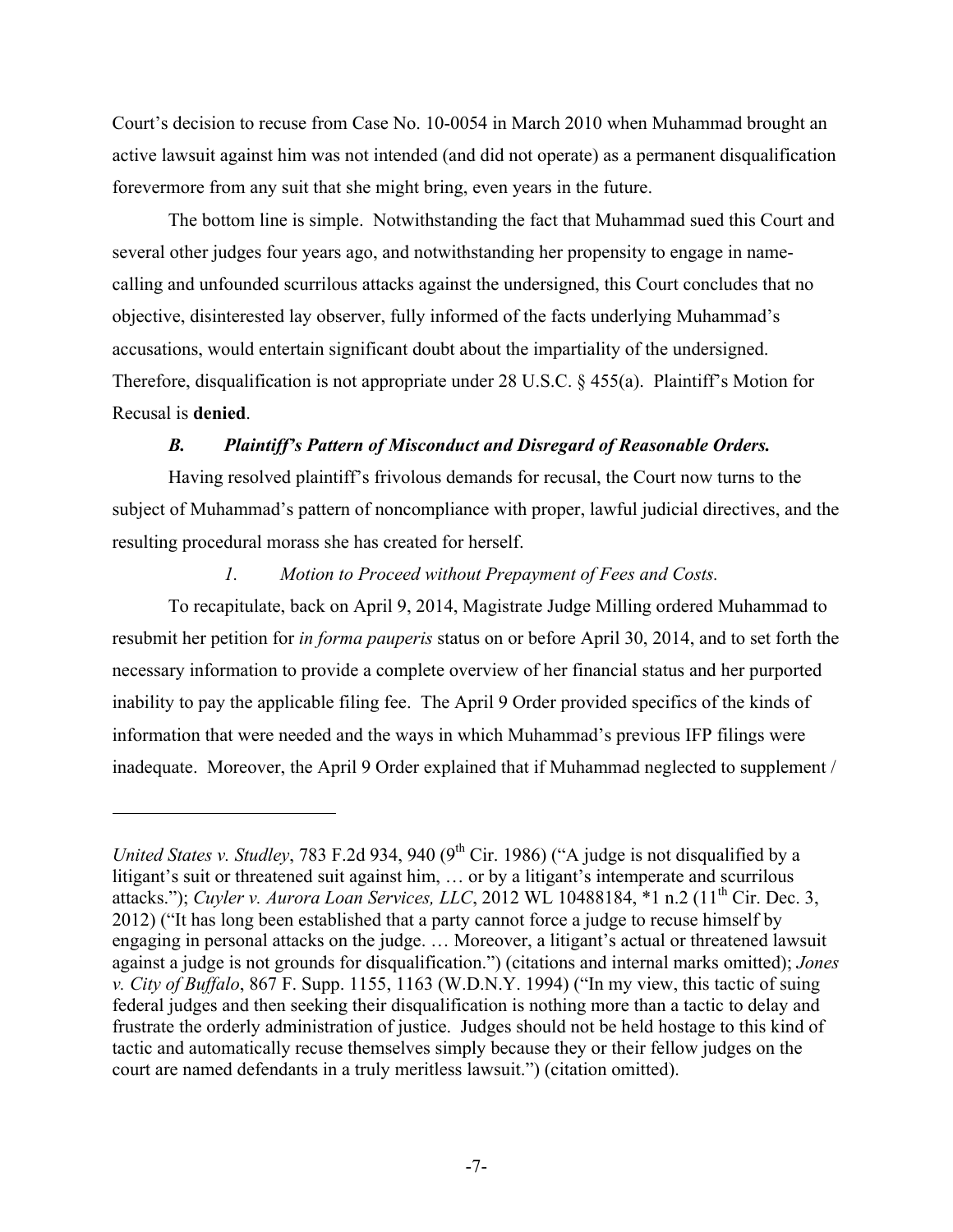correct her IFP application, she would be required to pay the full filing fee (as she had done in her previous federal lawsuits). In response, Muhammad did nothing. She did not pay the filing fee. She did not file a supplemental motion to proceed without prepayment of fees and costs, to provide the necessary information to support her request. In fact, she effectively thumbed her nose at this directive by declaring, "I will not ask again" for IFP status. (Doc. 6, at 3.) Nor did she timely appeal from or object to the April 9 Order in the manner provided by applicable law; rather, Muhammad waited more than four months to articulate dissatisfactions with that Order.

Instead of correcting these glaring deficiencies with her IFP submissions or timely filing objections, Muhammad challenges the Magistrate Judge's authority to require her to supplement her IFP submission. Even if her objections were timely presented (which they are not), plaintiff is wrong. Pursuant to 28 U.S.C. § 636(b)(1)(A), Rule 72(a), Fed.R.Civ.P., and Local Rule 72.2(c)(1), magistrate judges are authorized to review non-dispositive motions and issue rulings relating to same. To be sure, Magistrate Judge Milling was not empowered to dismiss the Complaint. But that is not what he did. Instead, he pointed out defects in Muhammad's IFP application and instructed her to remedy such inconsistencies and omissions.<sup>4</sup> The Court is aware of no statute, rule or case law that would preclude a magistrate judge from taking such action, much less empower a litigant to ignore such an Order if she does not like its contents. In short, plaintiff defied those judicial directives at her peril.

<sup>&</sup>lt;sup>4</sup> The Court recognizes a line of authority suggesting that magistrate judges cannot deny IFP motions where doing so is tantamount to involuntary dismissal of a lawsuit. *See Woods v. Dahlberg*, 894 F.2d 187 (6<sup>th</sup> Cir. 1990) ("Although section 636(b)(1)(A) does not specifically reference a motion to proceed *in forma pauperis*, we conclude that a denial of such a motion is the functional equivalent of an involuntary dismissal and is outside the scope of a magistrate's authority."). Those cases are distinguishable because (i) the April 9 Order did not purport to dismiss Muhammad's lawsuit, nor was it the functional equivalent of an involuntary dismissal; (ii) that line of decisions does not concern situations in which the magistrate judge provides specific instructions for the litigant to take corrective measures, which the litigant then disregards; (iii) any objection to Judge Milling's handling of the IFP issue should have been made within 14 days, but was not; and (iv) the issue here is not Judge Milling's denial of the IFP application, but plaintiff's failure to comply with his directives to supplement and correct her submission. Those directives were entirely appropriate and proper under the circumstances. *See, e.g., Kareem v. Home Source Rental*, 986 F. Supp.2d 1345, 1346 (S.D. Ga. 2013) ("Wary of such claims [of zero income, zero savings and a single asset] and cognizant of how easy one may consume a public resource with no financial skin in the game, the Court has demanded supplemental information from dubious IFP movants.") (citation and footnotes omitted).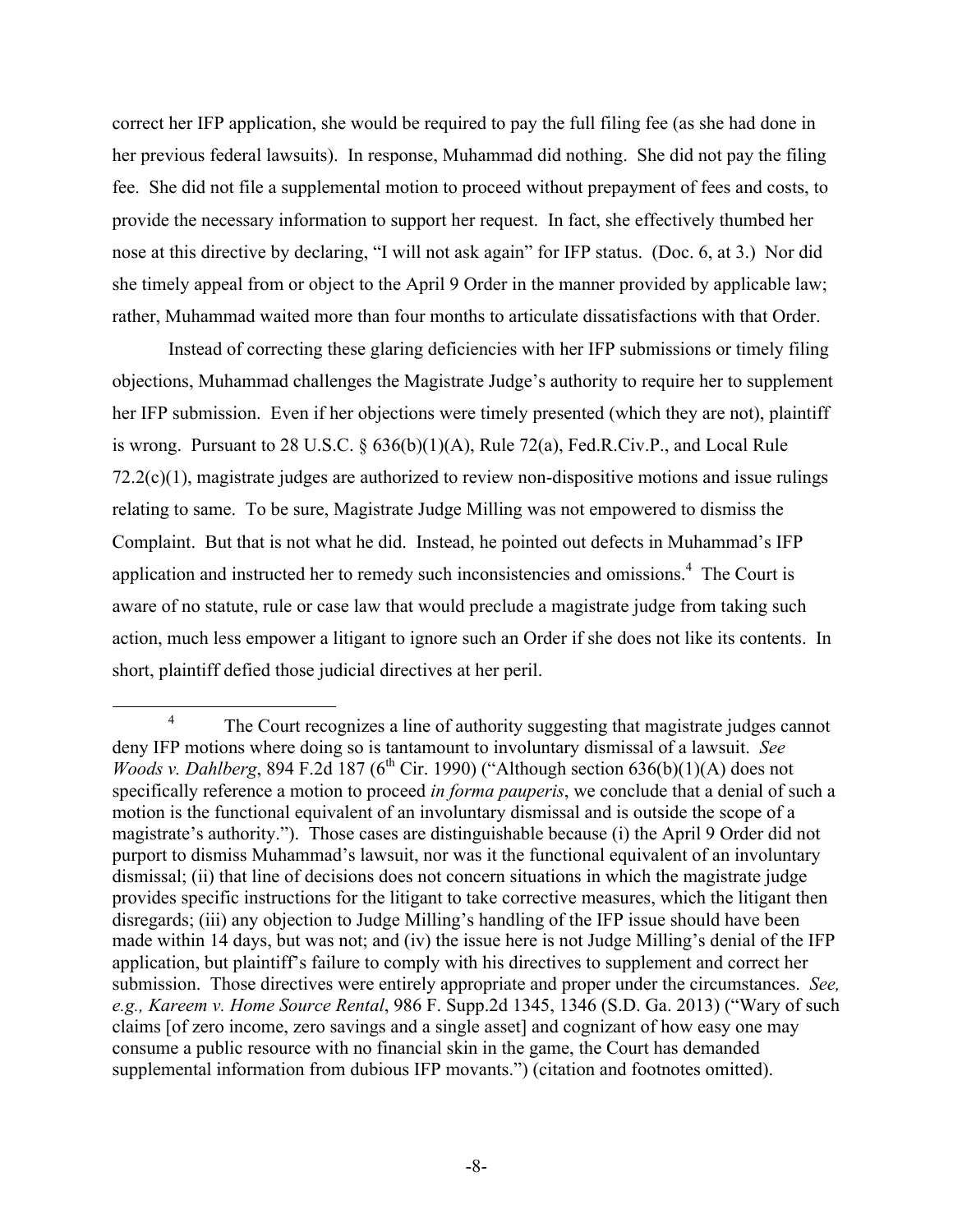So now, here we are, more than seven months into the lifespan of this lawsuit. The plaintiff has not paid the \$400 filing fee prescribed by 28 U.S.C. § 1914 and the District Court Miscellaneous Fee Schedule. She has not filed a viable, meritorious petition under 28 U.S.C. § 1915 for *in forma pauperis* status.<sup>5</sup> Despite instructions as to the specific information she must furnish to allow the Court to evaluate her claims of indigence, Muhammad has failed and refused to comply. Accordingly, the undersigned is of the opinion after *de novo* review that plaintiff's IFP applications (docs. 2 & 4) are properly **denied**, <sup>6</sup> and that this action should be **dismissed without prejudice** for failure to pay the required filing fee or to submit a valid, properly supported motion to proceed without prepayment of fees and costs.

# *2. Inadequacy of Complaint.*

Setting aside the filing fee issue, dismissal of this action is also appropriate because of Muhammad's failure to satisfy basic federal pleading standards. The Federal Rules of Civil Procedure require that a complaint "must contain … a short and plain statement of the claim showing that the pleader is entitled to relief." Rule 8(a)(2), Fed.R.Civ.P. The point is that the complaint "must give the defendant fair notice of what the plaintiff's claim is and the grounds upon which it rests." *Randall v. Scott*, 610 F.3d 701, 705 (11<sup>th</sup> Cir. 2010). To meet this burden, a plaintiff must plead "enough facts to state a claim to relief that is plausible on its face," so as to "nudge[] [her] claims across the line from conceivable to plausible." *Bell Atlantic Corp. v. Twombly*, 550 U.S. 544, 570, 127 S.Ct. 1955, 167 L.Ed.2d 929 (2007). "A claim has facial plausibility when the plaintiff pleads factual content that allows the court to draw the reasonable inference that the defendant is liable for the misconduct alleged." *Ashcroft v. Iqbal*, 556 U.S.

 <sup>5</sup> For example, plaintiff states in her IFP motion that her income over the last 12 months from business, profession or other forms of self-employment was \$32,360, but she offers no inkling why (given that level of income) she is unable to pay the filing fee in this case, particularly where she had paid that fee in her previous lawsuits. Simply put, the information supplied by Muhammad to date does not demonstrate that "the litigant, because of [her] poverty, is unable to pay for the court fees and costs, and to support and provide necessities for [herself] and [her] dependents." *Martinez v. Kristi Kleaners, Inc.*, 364 F.3d 1305, 1307 (11<sup>th</sup> Cir. 2004).

<sup>&</sup>lt;sup>6</sup> *See, e.g., Lister v. Department of Treasury*, 408 F.3d 1309, 1313 ( $10^{th}$  Cir. 2005) ("We conclude that the district court did not abuse its discretion in denying IFP status after Lister, having been specifically instructed on how to establish indigent status, failed to fill out the proper forms or to otherwise provide the district court with the requisite information.") (citation omitted).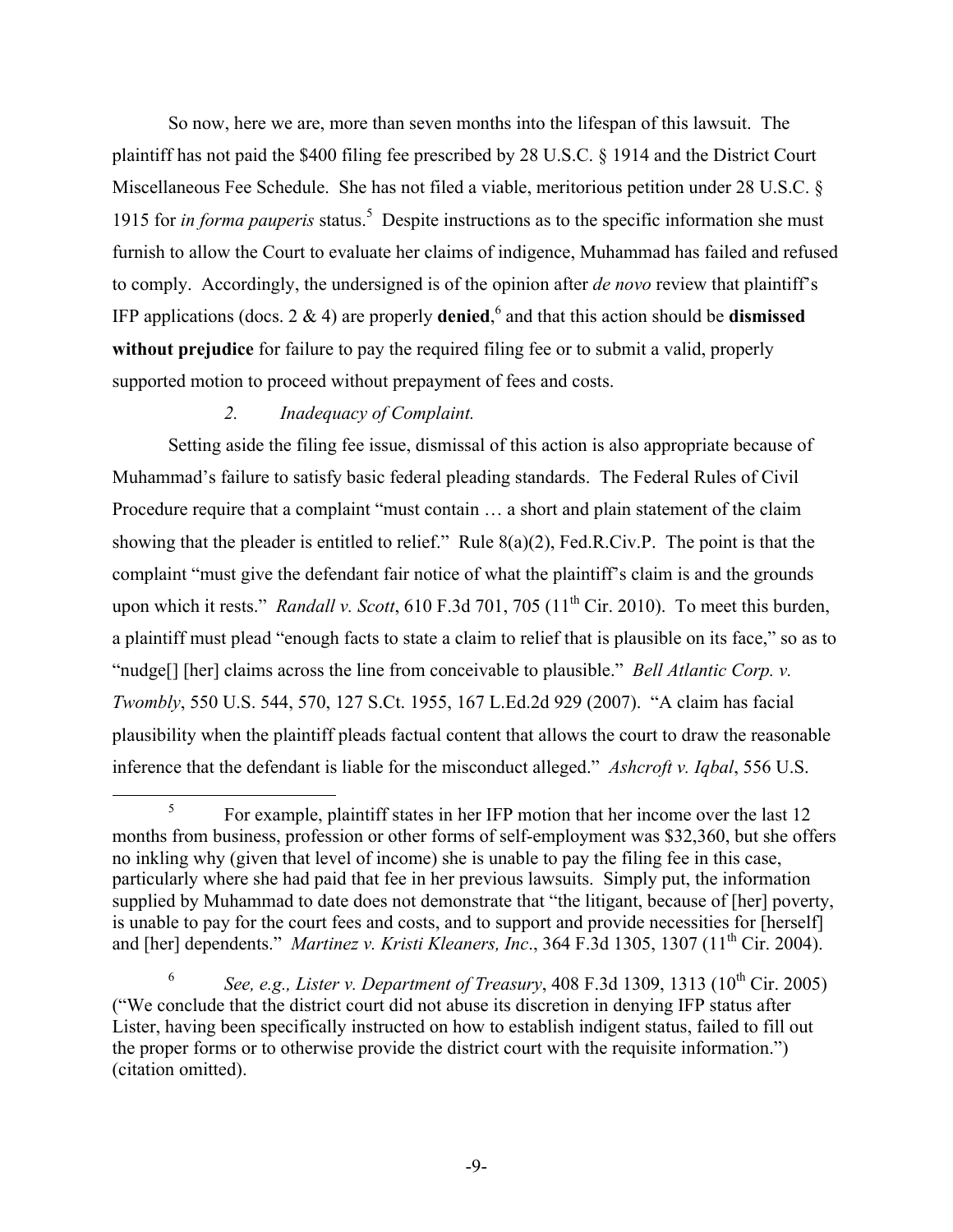662, 678, 129 S.Ct. 1937, 173 L.Ed.2d 868 (2009) (citation omitted). "This necessarily requires that a plaintiff include factual allegations for each essential element of his or her claim." *GeorgiaCarry.Org, Inc. v. Georgia,* 687 F.3d 1244, 1254 (11<sup>th</sup> Cir. 2012). Thus, minimum pleading standards "require[] more than labels and conclusions, and a formulaic recitation of the elements of a cause of action will not do." *Twombly*, 550 U.S. at 555.

A *pro se* litigant such as Muhammad "is not exempt from that requirement simply because [s]he is proceeding without a lawyer." *Braxter v. Ballard*, 2014 WL 1364508, \*1 (S.D. Ala. Apr. 7, 2014); *Williams v. Taylor*, 2010 WL 2025382, \*3 (S.D. Ala. Apr. 26, 2010) ("a *pro se* litigant's allegations must meet the *Twombly* standard of plausibility"). To be sure, the pleadings of *pro se* litigants are entitled to "liberal construction," but they still must "conform to procedural rules." *Albra v. Advan, Inc.*, 490 F.3d 826, 829 (11<sup>th</sup> Cir. 2007) (citation omitted). Muhammad's Complaint falls well short of fundamental *Twombly* / *Iqbal* pleading requirements. As Magistrate Judge Milling pointed out in his April 9 Order, Muhammad's Complaint "neglected to plead any facts that would lead the Court to discern a plausible claim …. The Complaint is almost totally absent of specific concrete facts." (Doc. 5, at 8.) "Plaintiff uses conclusions, legal conclusions, and legal terms throughout without facts to support them," providing neither the defendants nor this Court with "fair notice of what the Plaintiff's claim is against *each* Defendant." (*Id.*) Thus, Muhammad's initial pleading does not comply with the *Twombly* / *Iqbal* pleading standard, and it does not satisfy the minimum requirements prescribed by Rule  $8(a)(2)$ .

Ordinarily, a plaintiff in Muhammad's situation is entitled to an opportunity to amend her complaint to correct *Twombly* pleading deficiencies.<sup>7</sup> She has already received just such an opportunity; indeed, the April 9 Order spelled out in considerable detail what was wrong with the Complaint and how Muhammad could fix it, giving her a deadline of April 30 to file an appropriate amended pleading. The April 9 Order provided that "Plaintiff is **ORDERED** on or

*See Bryant v. Dupree*, 252 F.3d 1161, 1163 (11<sup>th</sup> Cir. 2001) ("where a more carefully drafted complaint might state a claim, a plaintiff must be given at least one chance to amend the complaint before the district court dismisses the action with prejudice"); *Jemison v. Mitchell*, 2010 WL 2130624,  $*2(11<sup>th</sup> Cir.$  May 27, 2010) ("When it appears that a *pro se* plaintiff's complaint, if more carefully drafted, might state a claim, the district court should give the *pro se* plaintiff an opportunity to amend his complaint instead of dismissing it with prejudice.").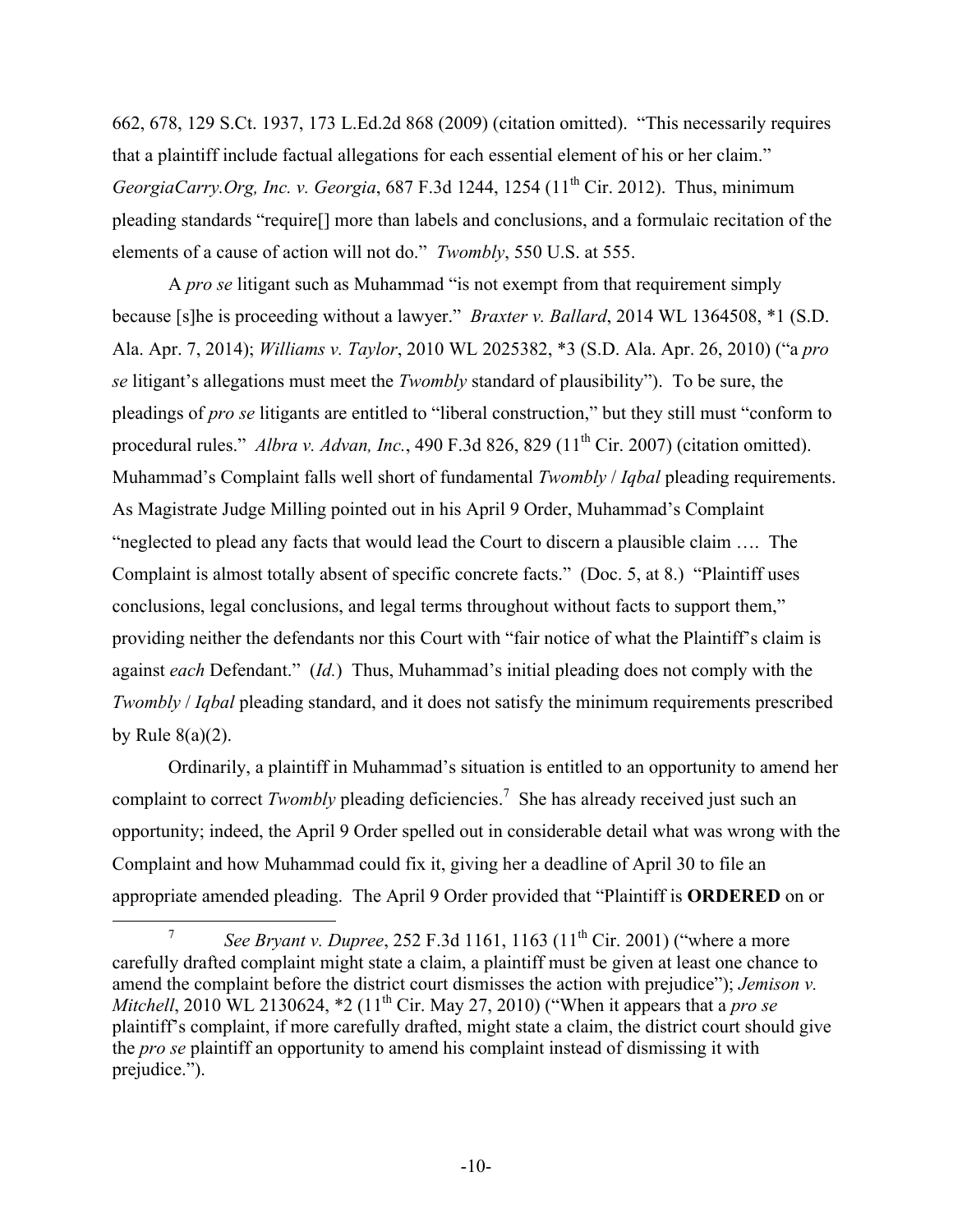before **April 30, 2014**, to file her first amended complaint that complies with Rule 8(a) and the directives of this Order." (Doc. 5, at 10.) Muhammad elected to ignore this Order. She never attempted to amend her pleading to conform it to the requirements of Rule 8(a) and the *Twombly*  / *Iqbal* line of decisions. Having squandered the opportunity to remediate the defects in her Complaint back in April, Muhammad will not be granted a second bite at the apple now.<sup>8</sup> This is particularly true where she was warned that "failure to comply with this Order within the prescribed time by not filing a first amended complaint that complies with Rule 8(a) … will result in the dismissal without prejudice of this action." (Doc. 5, at 15.) Plaintiff chose to disregard this warning, and now she must face the consequences. Accordingly, this action is **dismissed without prejudice** based on plaintiff's failure to satisfy fundamental federal pleading requirements as set forth in Rule 8(a) and the *Twombly* / *Iqbal* line of precedents.9

*3. Dismissal as a Sanction for Non-Compliance with Court Orders.*

As discussed above, the Complaint is properly dismissed without prejudice at this time for the distinct, independent reasons that (i) Muhammad has failed to pay the filing fee and has refused to submit a completed motion for *in forma pauperis* status despite being ordered to do so; and (ii) the Complaint is devoid of necessary factual content to state a plausible claim for relief within the meaning of *Twombly* / *Iqbal*, and Muhammad has failed and refused to amend her pleading. Dismissal is warranted for a third reason, as well, namely as a sanction for plaintiff's chronic noncompliance with court orders.

The law is clear in this Circuit that "[a] district court need not tolerate defiance of reasonable orders." *Equity Lifestyle Properties, Inc. v. Florida Mowing and Landscape Service, Inc.*, 556 F.3d 1232, 1240 (11<sup>th</sup> Cir. 2009). In that regard, district courts possess inherent power to sanction errant litigants appearing before them. *See Eagle Hosp. Physicians, LLC v. SRG* 

<sup>&</sup>lt;sup>8</sup> *See generally Knapp v. Hogan*, 738 F.3d 1106, 1110 (9<sup>th</sup> Cir. 2013) ("When a litigant knowingly and repeatedly refuses to conform his pleadings to the requirements of the Federal Rules, it is reasonable to conclude that the litigant simply cannot state a claim.").

<sup>&</sup>lt;sup>9</sup> It is no answer to suggest, as Muhammad does, that the April 9 Order was improperly issued because the Magistrate Judge lacked jurisdiction to do anything in this case without her consent. Contrary to Muhammad's position, Magistrate Judge Milling was authorized by 28 U.S.C. §  $636(b)(1)(A)$ , Rule 72(a) and Local Rule 72.2(c)(1) to perform an initial screening of plaintiff's Complaint pursuant to 28 U.S.C. § 1915(e)(2)(B), to identify defects in that pleading and to set a deadline for her to correct same via amended complaint.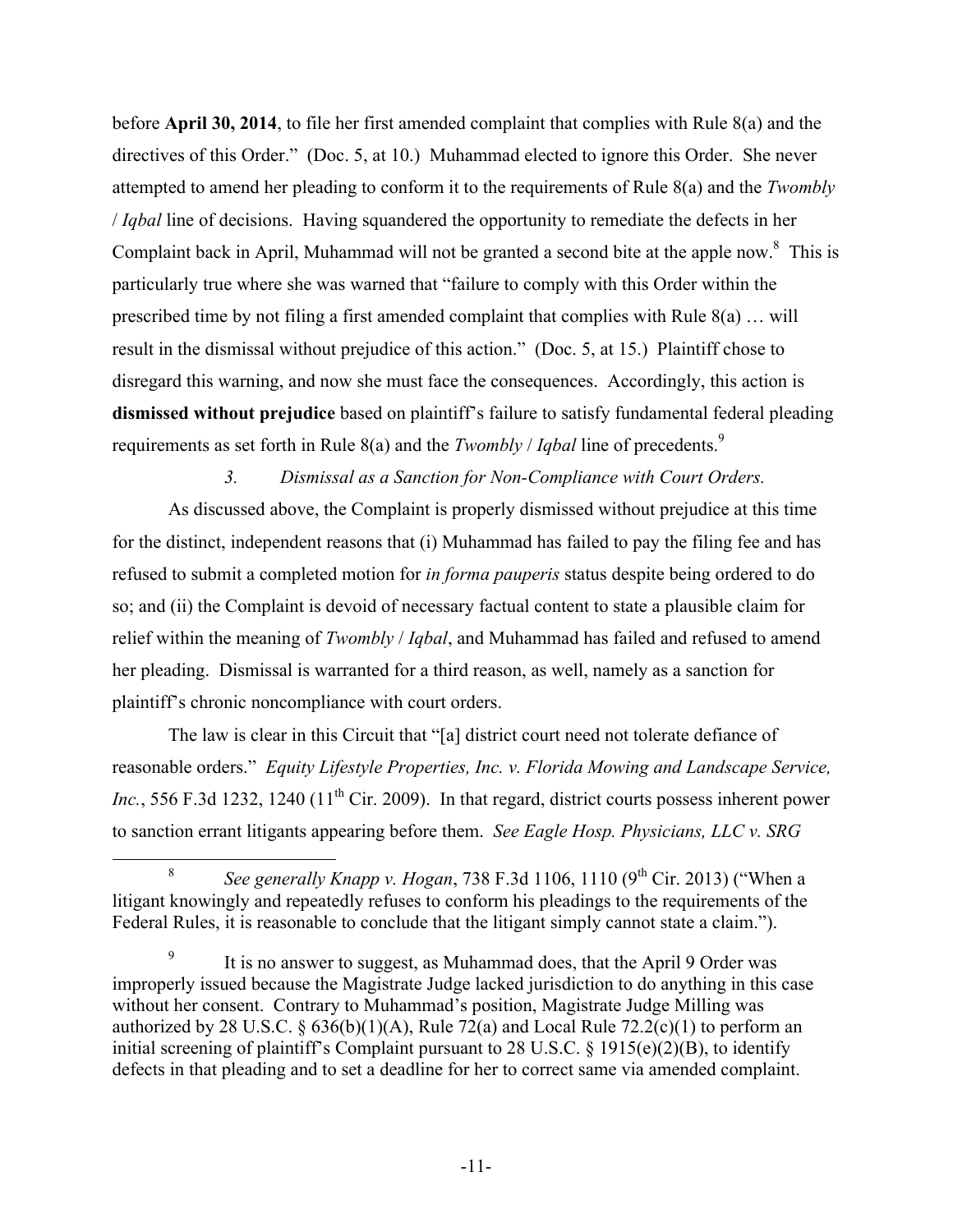*Consulting, Inc.*, 561 F.3d 1298, 1306 (11<sup>th</sup> Cir. 2009) ("A court may impose sanctions for litigation misconduct under its inherent power."); *Martin v. Automobili Lamborghini Exclusive, Inc.*, 307 F.3d 1332, 1335 ( $11<sup>th</sup>$  Cir. 2002) ("Courts have the inherent authority to control the proceedings before them, which includes the authority to impose 'reasonable and appropriate' sanctions."). Such power unquestionably includes the authority to dismiss a party's claims "for failure to prosecute with reasonable diligence or to comply with [the court's] orders or rules of procedure." *Wahl v. McIver*, 773 F.2d 1169, 1174 (11th Cir. 1985); *see also Equity Lifestyle*, 556 F.3d at 1240 ("The court may dismiss a claim if the plaintiff fails to prosecute it or comply with a court order."); *Gratton v. Great American Communications*, 178 F.3d 1373, 1374 (11<sup>th</sup> Cir. 1999) (observing that Rule 41(b), Fed.R.Civ.P., expressly "authorizes a district court to dismiss a complaint for … failure to comply with a court order").

Notwithstanding the availability of such a sanction, the Eleventh Circuit has cautioned that dismissal of an action for failure to prosecute should be undertaken "only in the face of a clear record of delay or contumacious conduct by the plaintiff." *McKelvey v. AT & T Technologies, Inc.*, 789 F.2d 1518, 1520 (11<sup>th</sup> Cir. 1986); *see also Betty K Agencies, Ltd. v. M/V MONADA*, 432 F.3d 1333, 1337-38  $(11<sup>th</sup> Cir. 2005)$  (dismissal with prejudice "is an extreme" sanction that may be properly imposed *only* when (1) a party engages in a clear pattern of delay or willful contempt (contumacious conduct); and (2) the district court specifically finds that lesser sanctions would not suffice") (citations and internal quotation marks omitted). Contumacious conduct warranting dismissal for failure to prosecute includes such activities as "protracted foot-dragging," "defiance of court orders," "ignoring warnings," and "wasteful expenditure of the court's time." *Chamorro v. Puerto Rican Cars, Inc.*, 304 F.3d 1, 4-5 (1<sup>st</sup> Cir. 2002). All of these factors are present in this case.

Some four months ago, Magistrate Judge Milling notified Muhammad that she needed to supplement her IFP petition or pay the full \$400 filing fee. The same April 9 Order instructed Muhammad to file an amended complaint to correct certain specifically enumerated deficiencies, and admonished her that this action would be dismissed if she did not comply. Yet Muhammad did not supplement her motion to proceed without prepayment of fees, but instead expressed outright refusal to do so. She did not pay the filing fee. She did not amend her complaint. She did not file timely objections to the April 9 Order or seek reconsideration or review of same. She did not do anything other than hurl meritless jurisdictional challenges against the judge who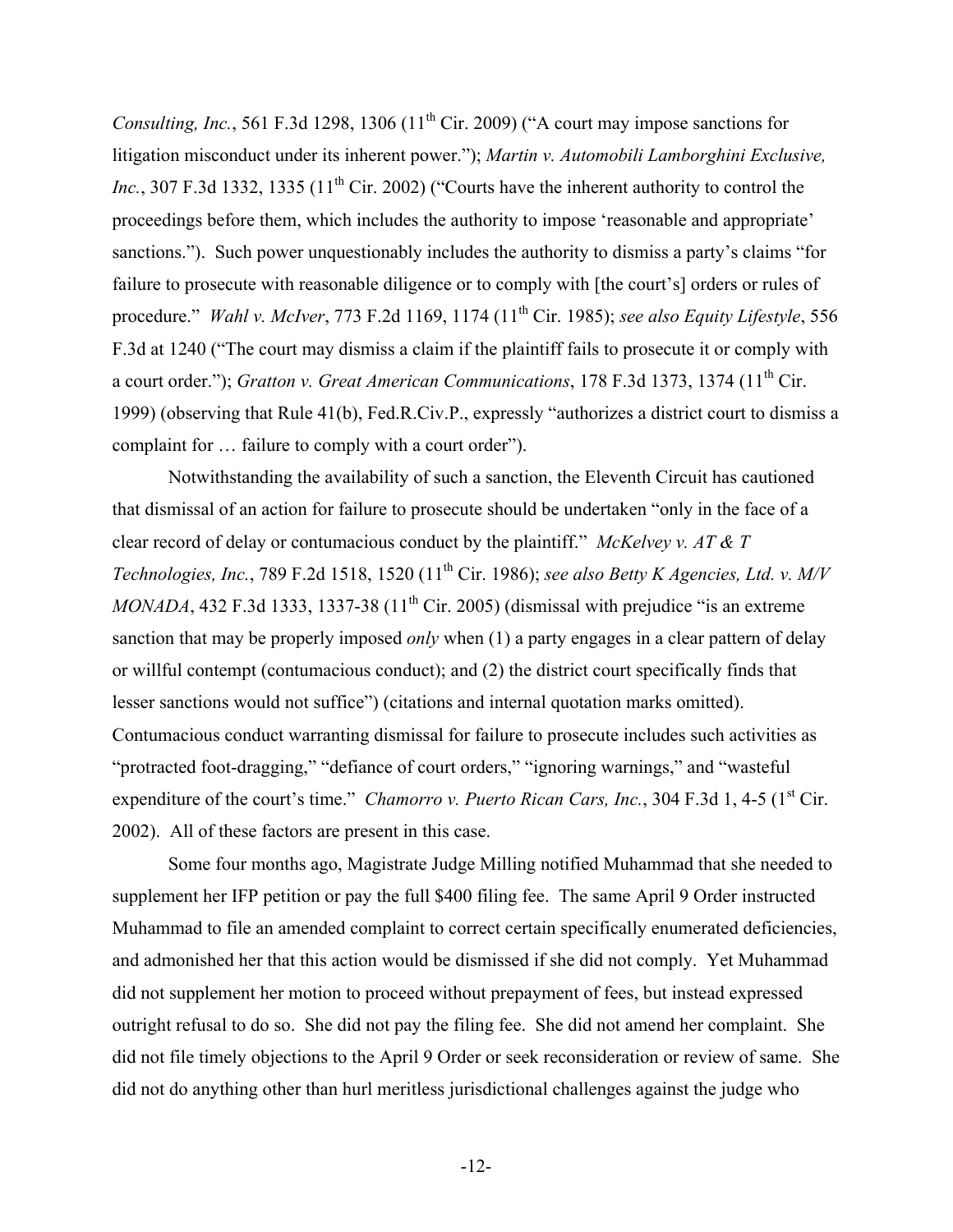entered the April 9 Order, demand the recusal of all judicial officers involved in this case, and announce her assessment that the April 9 Order was "void" and "has no effect on the Complaint filed by Plaintiff Muhammad." (Doc. 6, at 2.) Plaintiff is wrong. More importantly, her disregard of reasonable court orders was wholly without factual or legal basis. Muhammad's foot-dragging, defiance of reasonable orders, refusal to heed admonitions of the consequences of non-compliance, and frivolous attacks on the authority of the undersigned and Magistrate Judge Milling to preside over this matter are exactly the sort of contumacious conduct warranting the harsh sanction of dismissal. This case has been pending for more than seven months, yet plaintiff has resisted the most elementary steps of initiating federal civil litigation. She has not paid the filing fee, has not submitted a viable IFP motion, and has not filed a complaint that satisfies basic pleading standards (including a proper jurisdictional allegation as to many of her claims), even after being prompted (and, indeed, ordered) to do so.

Under the circumstances, the Court finds that lesser sanctions will not suffice, and is left with no reasonable alternative but to dismiss Muhammad's claims for failure to prosecute and for failure to abide by the orders of this Court. Accordingly, this action is **dismissed without prejudice** pursuant to Rule 41(b), Fed.R.Civ.P.

#### **III. Conclusion.**

For all of the foregoing reasons, it is **ordered** as follows:

- 1. Plaintiff's Motion "Challenging the Magistrate Judge's Certification Order & Recusal Order" (doc. 8) is **denied**;
- 2. This action is **dismissed without prejudice** for plaintiff's failure to pay the applicable filing fee or to file a properly supported motion for leave to proceed without prepayment of fees and costs;
- 3. Alternatively, this action is **dismissed without prejudice** because the Complaint fails to state a plausible claim for relief or otherwise to comport with Rule 8(a), and plaintiff has rejected a reasonable opportunity to correct the identified pleading defects;
- 4. Alternatively, this action is **dismissed without prejudice** as a sanction under the inherent powers of this Court, based on plaintiff's failure to prosecute, her clear record of delay and contumacious conduct, and her defiance of reasonable court orders; and